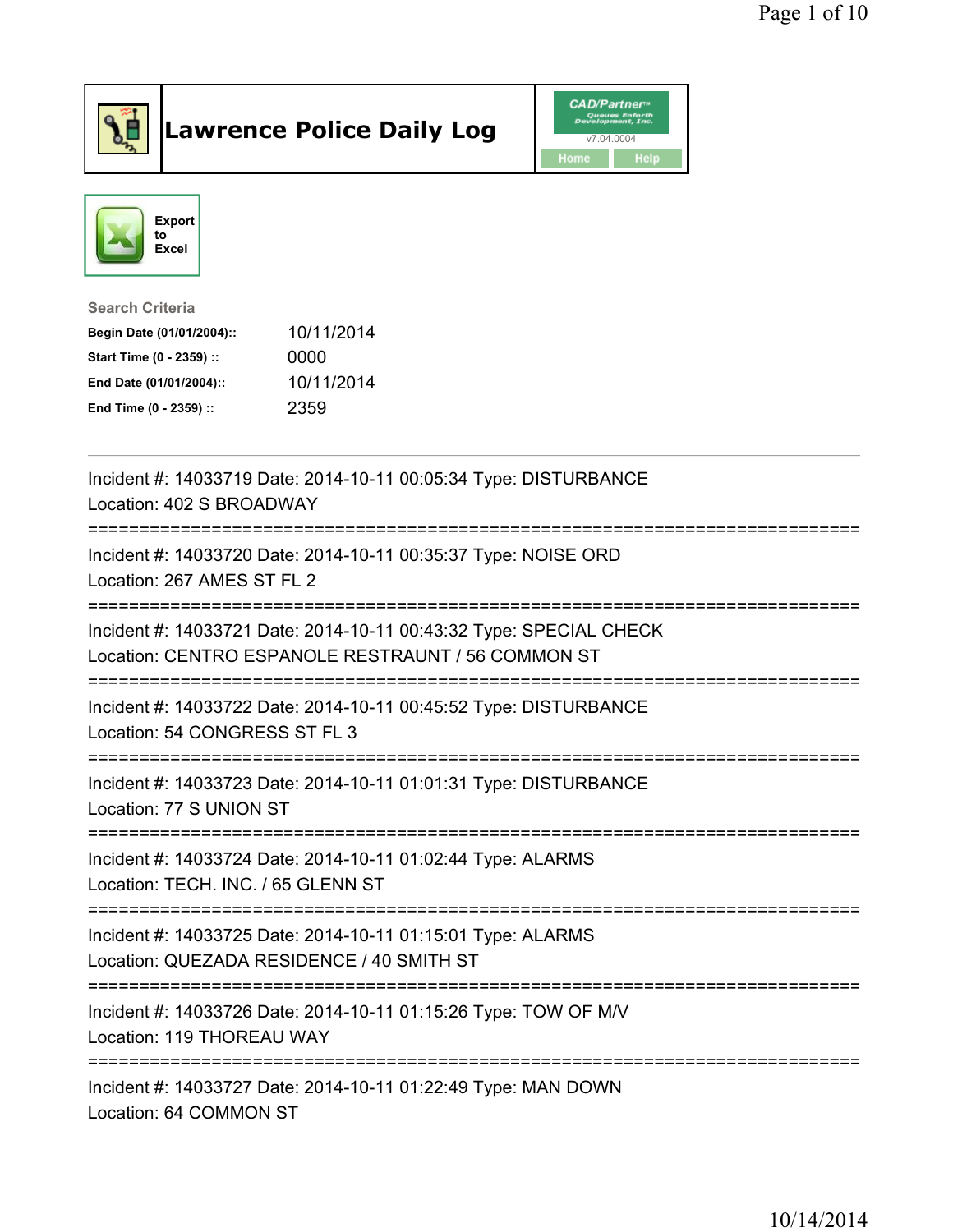| Incident #: 14033728 Date: 2014-10-11 01:24:11 Type: ROBBERY ARMED<br>Location: SEVEN ELEVEN / 370 BROADWAY<br>:=========================         |
|---------------------------------------------------------------------------------------------------------------------------------------------------|
| Incident #: 14033729 Date: 2014-10-11 01:41:15 Type: TOW OF M/V<br>Location: NEWBURY ST & ORCHARD ST                                              |
| Incident #: 14033730 Date: 2014-10-11 02:05:53 Type: GANG<br>Location: 521 HAMPSHIRE ST<br>=====================                                  |
| Incident #: 14033731 Date: 2014-10-11 02:26:54 Type: AUTO ACC/PI<br>Location: COMMON ST & UNION ST                                                |
| Incident #: 14033732 Date: 2014-10-11 02:31:13 Type: ALARMS<br>Location: QUEZADA RESIDENCE / 40 SMITH ST<br>.------------------------------       |
| Incident #: 14033733 Date: 2014-10-11 02:34:34 Type: ASSSIT AMBULANC<br>Location: 57 WINTHROP AV FL 2                                             |
| Incident #: 14033734 Date: 2014-10-11 02:38:01 Type: SUS PERS/MV<br>Location: 20 MARSTON ST                                                       |
| Incident #: 14033735 Date: 2014-10-11 02:49:44 Type: EXTRA SURVEIL<br>Location: SAM'S FOOD STORE / 389 BROADWAY                                   |
| Incident #: 14033736 Date: 2014-10-11 03:08:21 Type: EXTRA SURVEIL<br>Location: 300 CANAL ST                                                      |
| Incident #: 14033737 Date: 2014-10-11 03:17:10 Type: NOISE ORD<br>Location: 125 BENNINGTON ST                                                     |
| Incident #: 14033738 Date: 2014-10-11 03:19:03 Type: SUS PERS/MV<br>Location: 30 HAMLET ST                                                        |
| :=====================<br>Incident #: 14033739 Date: 2014-10-11 03:26:32 Type: UNKNOWN PROB<br>Location: LAWRENCE GENERAL HOSPITAL / 1 GENERAL ST |
| Incident #: 14033740 Date: 2014-10-11 03:31:16 Type: DISTURBANCE<br>Location: 572 ESSEX ST FL 6 B                                                 |
| Incident #: 14033741 Date: 2014-10-11 03:32:17 Type: NOISE ORD<br>Location: EQ CONICIDEDD OT EL O                                                 |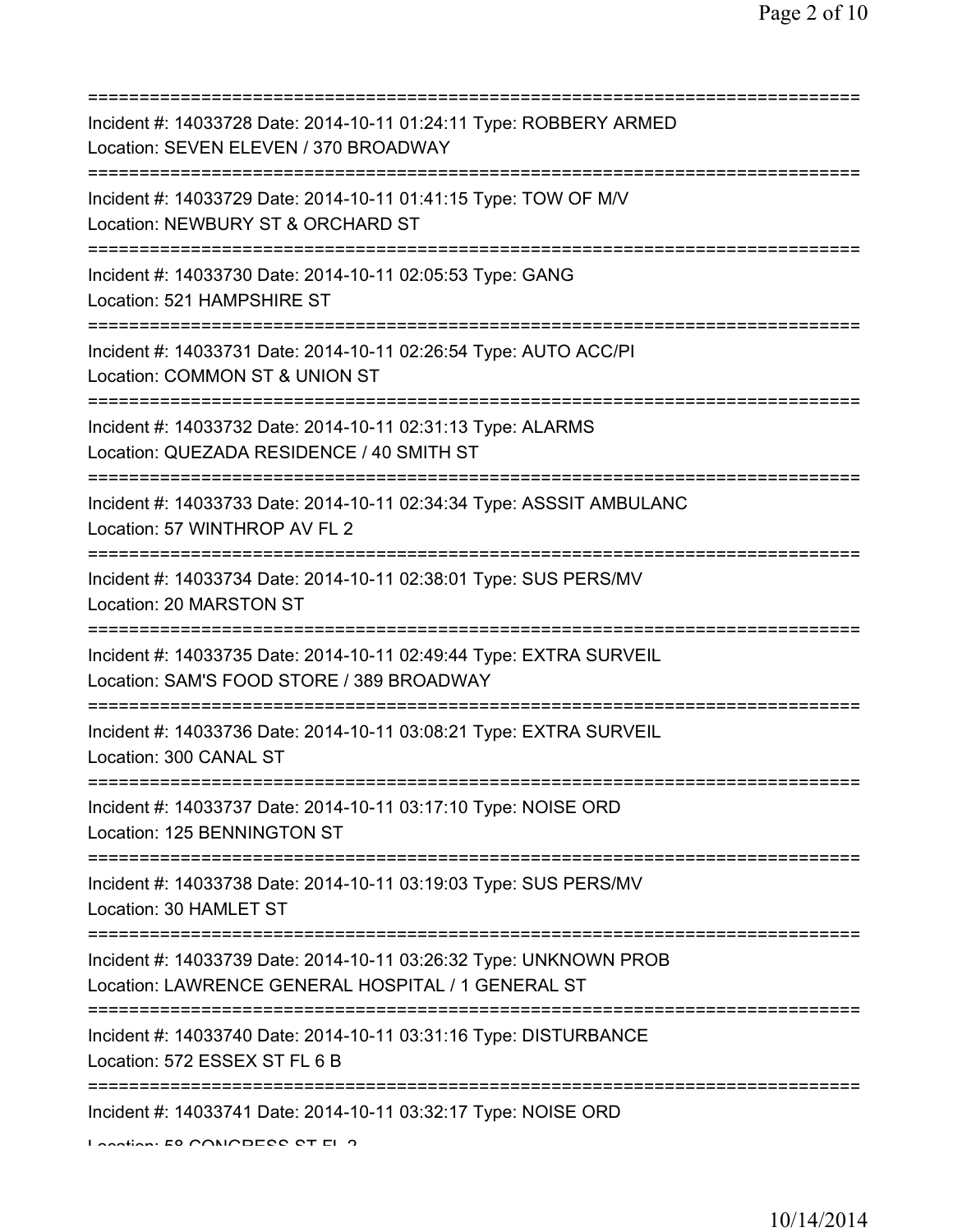| Incident #: 14033742 Date: 2014-10-11 03:42:06 Type: GANG<br>Location: 83 STEARNS AV                                                 |
|--------------------------------------------------------------------------------------------------------------------------------------|
| Incident #: 14033743 Date: 2014-10-11 03:43:03 Type: TOW OF M/V<br>Location: TRESPASS TOW / 100 HAWTHORNE WAY                        |
| Incident #: 14033744 Date: 2014-10-11 03:44:01 Type: LOUD NOISE<br>Location: 158 JACKSON ST                                          |
| Incident #: 14033745 Date: 2014-10-11 04:07:22 Type: NOISE ORD<br>Location: 288 JACKSON ST                                           |
| Incident #: 14033746 Date: 2014-10-11 04:17:09 Type: EXTRA SURVEIL<br>Location: 250 CANAL ST<br>==================================== |
| Incident #: 14033747 Date: 2014-10-11 04:18:59 Type: ALARMS<br>Location: LAWRENCE STORE / 107 S UNION ST<br>=====================    |
| Incident #: 14033748 Date: 2014-10-11 05:07:20 Type: MEDIC SUPPORT<br>Location: APPLETON ST & METHUEN ST                             |
| Incident #: 14033749 Date: 2014-10-11 05:23:39 Type: EXTRA SURVEIL<br>Location: 300 CANAL ST                                         |
| Incident #: 14033750 Date: 2014-10-11 05:24:11 Type: DISTURBANCE<br>Location: 10 BEDFORD ST FL 2                                     |
| Incident #: 14033751 Date: 2014-10-11 05:24:59 Type: NOISE ORD<br>Location: 391 LOWELL ST FL 3                                       |
| Incident #: 14033752 Date: 2014-10-11 06:59:41 Type: ASSSIT AMBULANC<br>Location: 1 CAULKINS CT FL 2                                 |
| Incident #: 14033753 Date: 2014-10-11 07:16:23 Type: MEDIC SUPPORT<br>Location: 1010 ESSEX ST                                        |
| Incident #: 14033754 Date: 2014-10-11 07:23:28 Type: ALARMS<br>Location: 36 YALE ST                                                  |
| ==============================<br>Incident #: 14033755 Date: 2014-10-11 07:26:23 Type: DISTURBANCE                                   |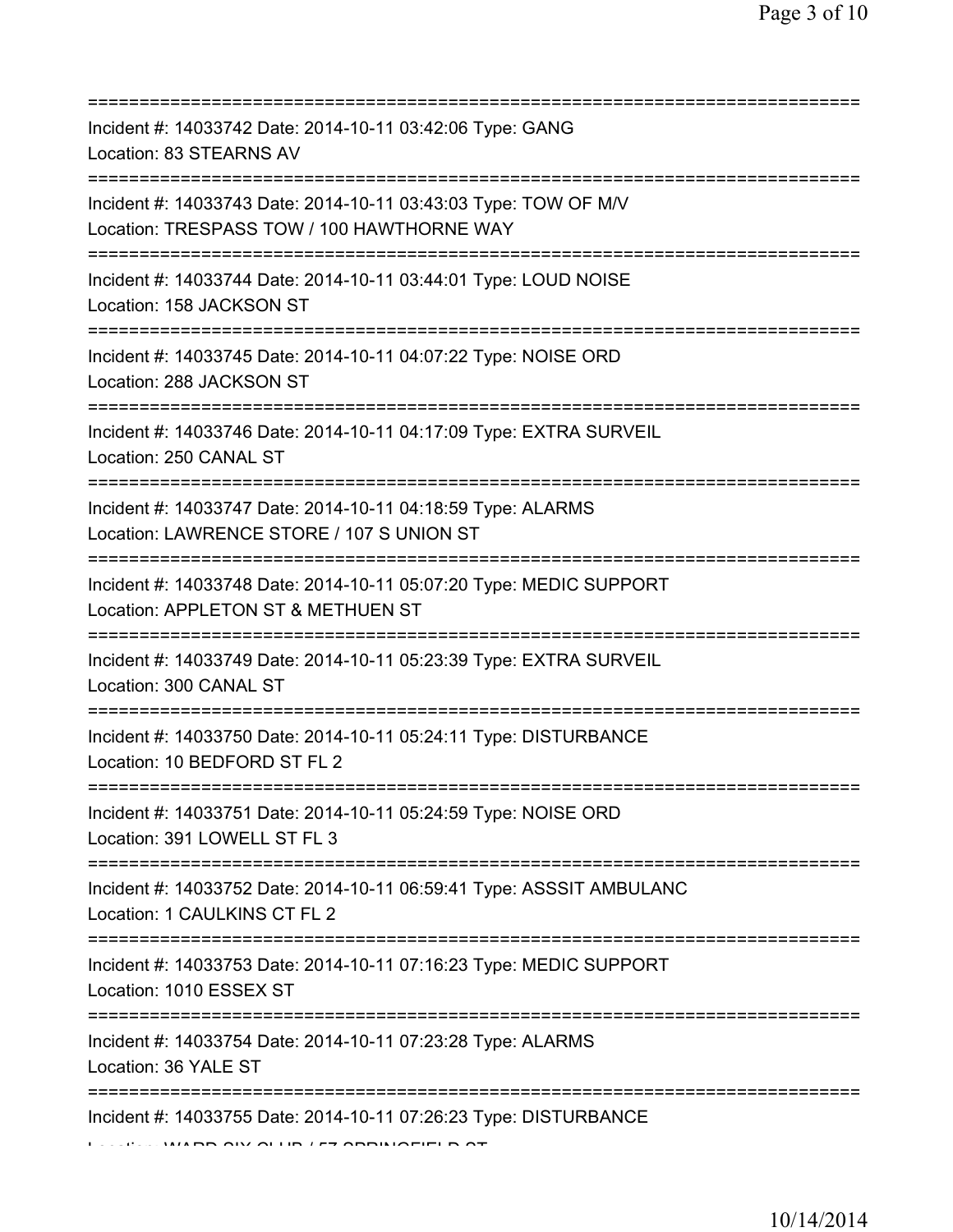| Incident #: 14033756 Date: 2014-10-11 07:30:22 Type: DISTURBANCE<br>Location: 57 MILTON ST FL 1                              |
|------------------------------------------------------------------------------------------------------------------------------|
| Incident #: 14033757 Date: 2014-10-11 08:03:34 Type: DISTURBANCE<br>Location: 141 AMESBURY ST #404                           |
| Incident #: 14033758 Date: 2014-10-11 08:13:21 Type: M/V STOP<br>Location: BROADWAY & VALLEY ST<br>========================  |
| Incident #: 14033759 Date: 2014-10-11 08:23:05 Type: M/V STOP<br>Location: ESSEX ST & HAMPSHIRE ST                           |
| Incident #: 14033760 Date: 2014-10-11 08:30:35 Type: UNWANTEDGUEST<br>Location: 45 BROADWAY                                  |
| Incident #: 14033761 Date: 2014-10-11 08:33:35 Type: ALARMS<br>Location: 241 BROADWAY<br>=================================== |
| Incident #: 14033762 Date: 2014-10-11 08:41:08 Type: LARCENY/MV/PAST<br>Location: 5 HOLTON ST                                |
| Incident #: 14033763 Date: 2014-10-11 09:06:11 Type: MAL DAMAGE<br>Location: 6 INMAN ST #19                                  |
| Incident #: 14033764 Date: 2014-10-11 09:22:44 Type: LIC PLATE STO<br>Location: 80 KNOX ST                                   |
| Incident #: 14033765 Date: 2014-10-11 09:32:26 Type: CARJACKING<br>Location: LOWELL ST & OXFORD ST                           |
| Incident #: 14033766 Date: 2014-10-11 09:57:38 Type: ALARM/BURG<br>Location: 1 RIVERVIEW PL                                  |
| Incident #: 14033767 Date: 2014-10-11 10:03:38 Type: NOISE ORD<br>Location: 36 TREMONT ST FL 2ND                             |
| Incident #: 14033768 Date: 2014-10-11 10:09:42 Type: AUTO ACC/NO PI<br>Location: BOSTON MARKET / 435 WINTHROP AV             |
| Incident #: 14033769 Date: 2014-10-11 10:16:28 Type: LOUD NOISE                                                              |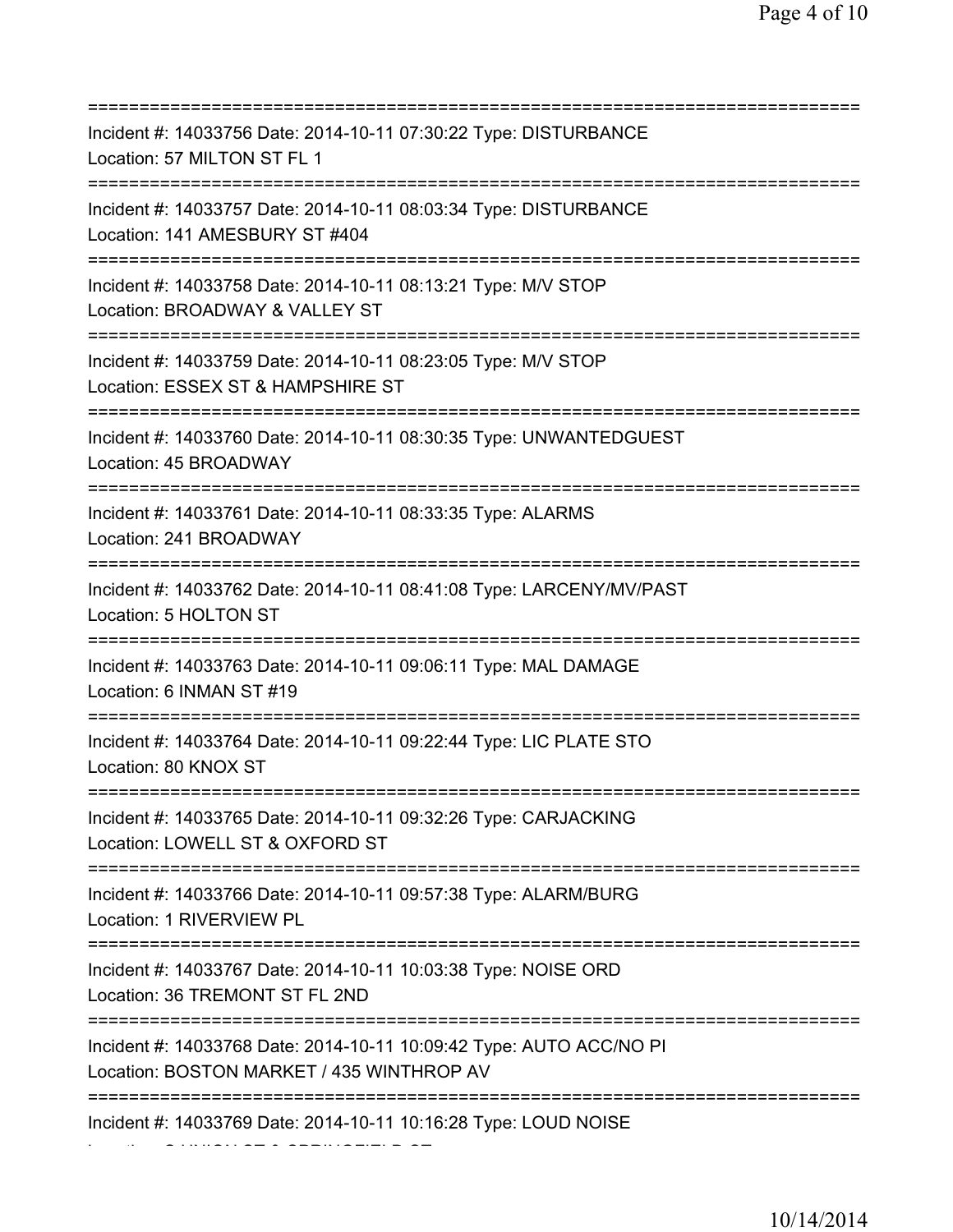| Incident #: 14033770 Date: 2014-10-11 10:22:52 Type: MAL DAMAGE<br>Location: 133 OLIVE AV                                            |
|--------------------------------------------------------------------------------------------------------------------------------------|
| Incident #: 14033771 Date: 2014-10-11 10:37:20 Type: UNKNOWN PROB<br>Location: 287 S BROADWAY                                        |
| Incident #: 14033772 Date: 2014-10-11 10:44:52 Type: AUTO ACC/NO PI<br>Location: HAMPSHIRE ST & PARK ST                              |
| Incident #: 14033773 Date: 2014-10-11 10:52:38 Type: M/V STOP<br>Location: BROADWAY & LOWELL ST                                      |
| Incident #: 14033774 Date: 2014-10-11 11:04:28 Type: CK WELL BEING<br>Location: 34 LYNN ST FL 1STFL                                  |
| Incident #: 14033775 Date: 2014-10-11 11:30:23 Type: SUS PERS/MV<br>Location: ANDOVER ST & FOSTER ST                                 |
| Incident #: 14033776 Date: 2014-10-11 11:40:22 Type: DISTURBANCE<br>Location: 5 DURHAM ST                                            |
| Incident #: 14033777 Date: 2014-10-11 11:59:21 Type: AUTO ACC/PI<br>Location: DENNYS / 160 WINTHROP AV                               |
| Incident #: 14033778 Date: 2014-10-11 12:13:31 Type: SUS PERS/MV<br>Location: OREGON AV & RIVERSIDE DR                               |
| Incident #: 14033779 Date: 2014-10-11 12:22:14 Type: INVEST CONT<br><b>Location: ARLINGTON ST</b>                                    |
| Incident #: 14033780 Date: 2014-10-11 12:24:34 Type: KEEP PEACE<br>Location: 197 ARLINGTON ST FL 3                                   |
| Incident #: 14033781 Date: 2014-10-11 12:34:03 Type: TOW OF M/V<br>Location: DAIRY QUEEN / 190 S UNION ST                            |
| ;===================================<br>Incident #: 14033782 Date: 2014-10-11 12:50:08 Type: TOW OF M/V<br>Location: 204 CRAWFORD ST |
| =====================================<br>Incident #: 14033783 Date: 2014-10-11 12:51:54 Type: INVEST CONT                            |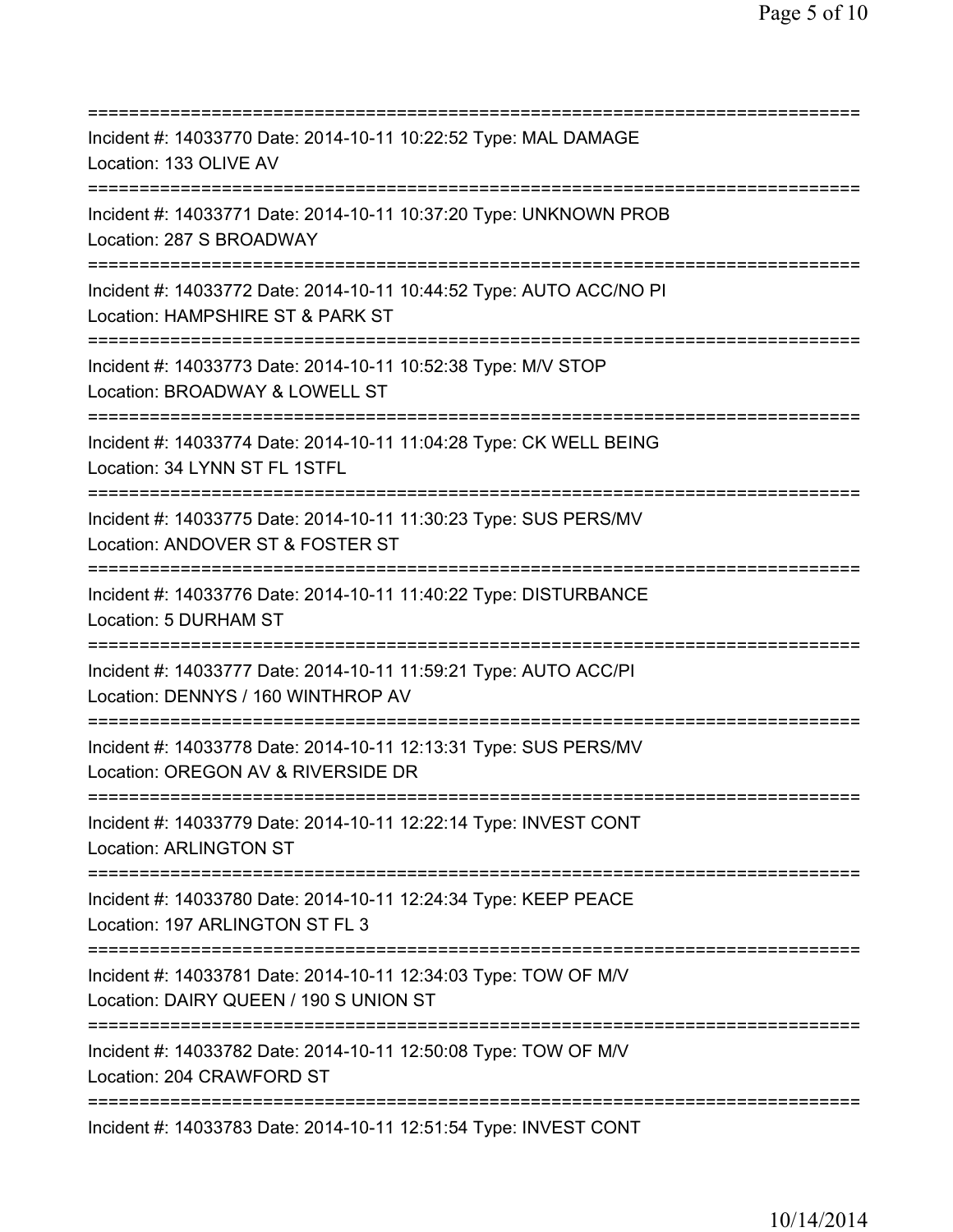| Incident #: 14033784 Date: 2014-10-11 12:56:02 Type: AUTO ACC/NO PI<br>Location: ANDOVER ST & S UNION ST                                              |
|-------------------------------------------------------------------------------------------------------------------------------------------------------|
| Incident #: 14033785 Date: 2014-10-11 12:59:45 Type: SUS PERS/MV<br>Location: 7-ELEVEN / 370 BROADWAY                                                 |
| Incident #: 14033786 Date: 2014-10-11 13:01:23 Type: INVEST CONT<br>Location: JACKSON CT & JACKSON ST<br>========================                     |
| Incident #: 14033787 Date: 2014-10-11 13:22:55 Type: ANIMAL COMPL<br>Location: 23 BIGELOW ST FL 1ST                                                   |
| Incident #: 14033788 Date: 2014-10-11 13:23:00 Type: SHOPLIFTING<br>Location: CVS PHARMACY / 205 S BROADWAY                                           |
| Incident #: 14033789 Date: 2014-10-11 13:33:57 Type: ALARM/BURG<br>Location: ST ALFIOS SOCIETY / 20 COMMON ST<br>==================================== |
| Incident #: 14033790 Date: 2014-10-11 13:50:37 Type: DISORDERLY<br>Location: BROADWAY MINI-MART / 9 BROADWAY<br>=============                         |
| Incident #: 14033791 Date: 2014-10-11 14:09:33 Type: AUTO ACC/NO PI<br>Location: 169 HAVERHILL ST                                                     |
| Incident #: 14033792 Date: 2014-10-11 14:13:43 Type: RECOV/STOL/MV<br>Location: IMPRESSION BEAUTY SALON / 34 MILTON ST                                |
| Incident #: 14033793 Date: 2014-10-11 14:15:27 Type: ASSIST FIRE<br>Location: LOWELL ST & WINTER ST                                                   |
| Incident #: 14033794 Date: 2014-10-11 14:27:53 Type: CK WELL BEING<br>Location: 23 A BEACON ST                                                        |
| Incident #: 14033795 Date: 2014-10-11 14:33:39 Type: ALARM/HOLD<br>Location: WENDY'S / 99 WINTHROP AV                                                 |
| Incident #: 14033796 Date: 2014-10-11 14:37:55 Type: 209A/SERVE<br>Location: 5 DURHAM ST                                                              |
| Incident #: 14033797 Date: 2014-10-11 15:14:58 Type: DISTURBANCE                                                                                      |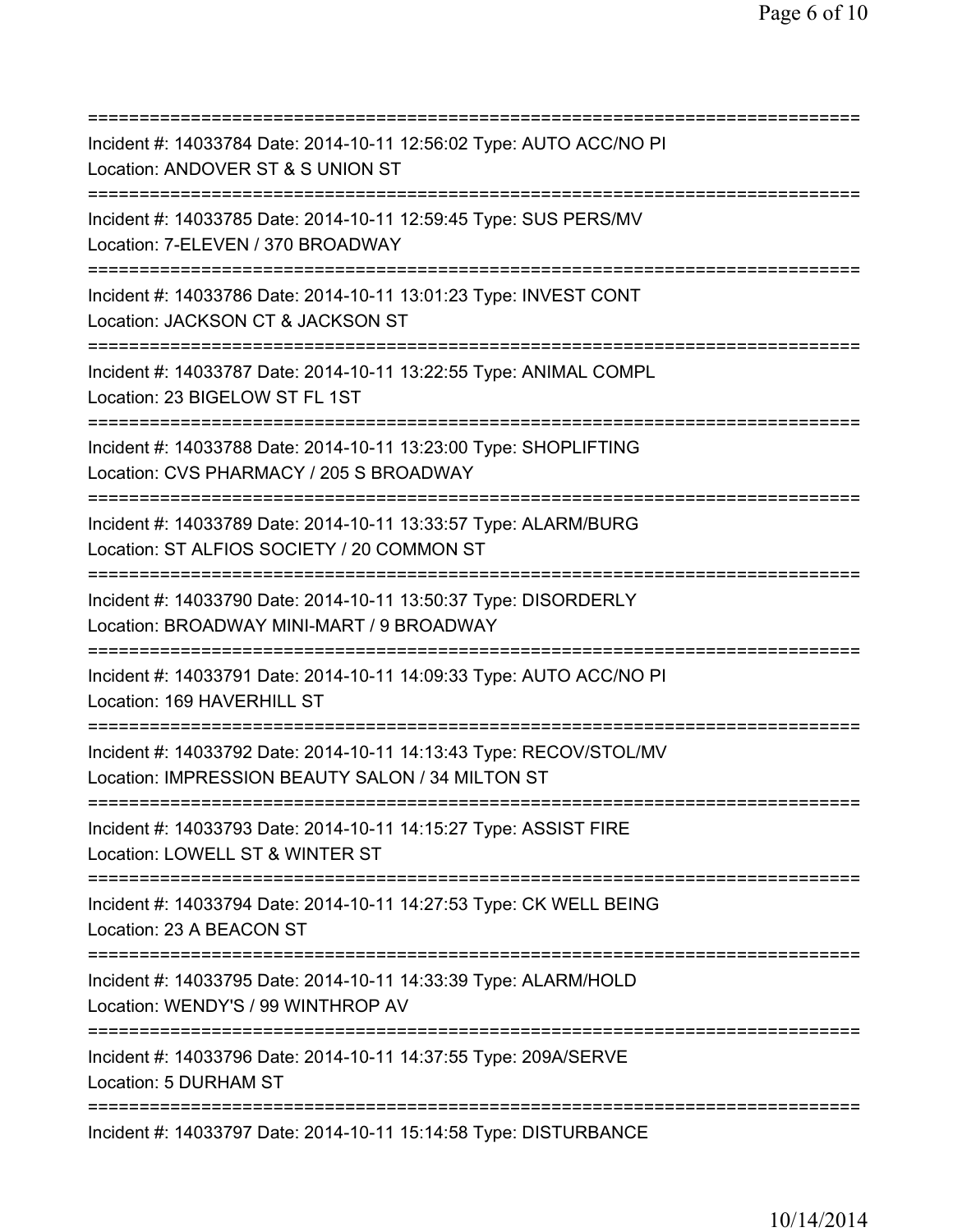Location: J&S TRANSPORTATION / 380 S UNION ST =========================================================================== Incident #: 14033798 Date: 2014-10-11 15:17:27 Type: AUTO ACC/NO PI Location: 135 BERKELEY ST =========================================================================== Incident #: 14033799 Date: 2014-10-11 15:19:22 Type: NOISE ORD Location: HAVERHILL ST & MILTON ST =========================================================================== Incident #: 14033800 Date: 2014-10-11 15:56:36 Type: M/V STOP Location: 201 S UNION ST =========================================================================== Incident #: 14033801 Date: 2014-10-11 16:06:51 Type: M/V STOP Location: 225 HAVERHILL ST =========================================================================== Incident #: 14033802 Date: 2014-10-11 16:32:31 Type: THREATS Location: 17 RESERVOIR TER FL 2 =========================================================================== Incident #: 14033803 Date: 2014-10-11 16:37:58 Type: AUTO ACC/NO PI Location: 34 CAMELLA TEOLI WY =========================================================================== Incident #: 14033804 Date: 2014-10-11 16:47:14 Type: FIRE Location: 57 BROOK ST =========================================================================== Incident #: 14033806 Date: 2014-10-11 17:02:37 Type: ALARM/BURG Location: BEACON BOYS & GIRLS CLUB / 71 DUCKETT AV =========================================================================== Incident #: 14033805 Date: 2014-10-11 17:03:42 Type: MISSING PERS Location: 29 BOXFORD ST =========================================================================== Incident #: 14033807 Date: 2014-10-11 17:05:19 Type: SUS PERS/MV Location: 58 SAUNDERS ST =========================================================================== Incident #: 14033808 Date: 2014-10-11 17:06:37 Type: AMBULANCE ASSSI Location: 117 MYRTLE ST =========================================================================== Incident #: 14033809 Date: 2014-10-11 17:22:17 Type: MAL DAMAGE Location: 73 TRENTON ST =========================================================================== Incident #: 14033810 Date: 2014-10-11 17:42:35 Type: AUTO ACC/NO PI Location: TRAIN STATION / 211 MERRIMACK ST =========================================================================== Incident #: 14033811 Date: 2014 10 11 17:47:57 Type: M/V STOP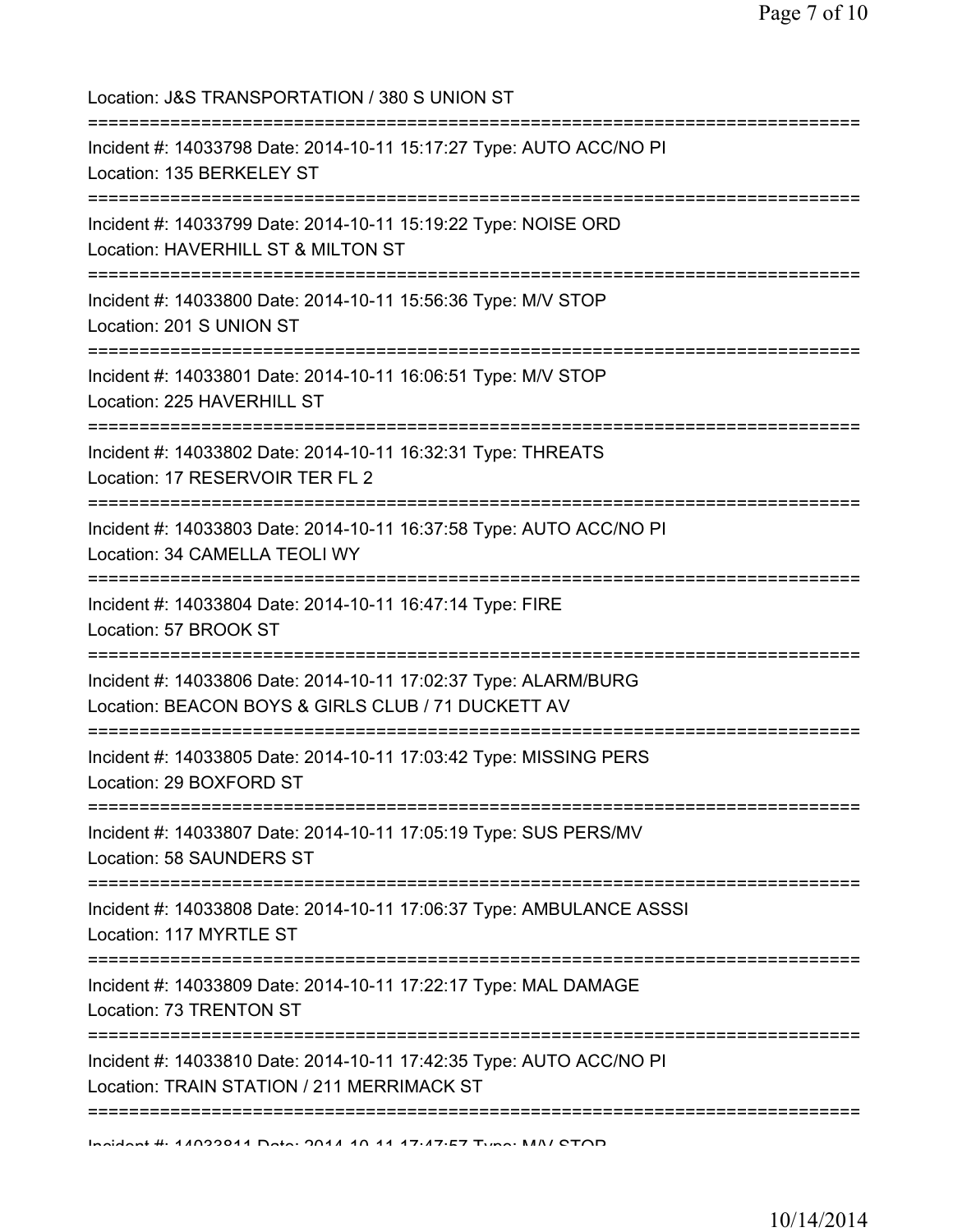Location: CENTRAL BRIDGE

| Incident #: 14033812 Date: 2014-10-11 17:52:12 Type: LOUD NOISE<br>Location: 7 SHATTUCK ST                                         |
|------------------------------------------------------------------------------------------------------------------------------------|
| Incident #: 14033813 Date: 2014-10-11 17:54:09 Type: WOMAN DOWN<br>Location: CITIZENS BANK / 160 WINTHROP AV                       |
| Incident #: 14033814 Date: 2014-10-11 17:56:41 Type: M/V STOP<br>Location: SHATTUCK ST & CARVER                                    |
| Incident #: 14033815 Date: 2014-10-11 17:57:16 Type: ALARM/BURG<br>Location: THE PARTHUM SCHOOL / 258 E HAVERHILL ST               |
| Incident #: 14033816 Date: 2014-10-11 17:59:34 Type: M/V STOP<br>Location: BREEN, JOHN MEMORIAL FUNERAL / 122 AMESBURY ST          |
| Incident #: 14033817 Date: 2014-10-11 18:08:07 Type: SEX OFF. PAST<br>Location: 360 MERRIMACK ST                                   |
| Incident #: 14033818 Date: 2014-10-11 18:19:25 Type: AUTO ACC/NO PI<br>Location: 175 HAVERHILL ST                                  |
| Incident #: 14033819 Date: 2014-10-11 18:35:43 Type: NOISE ORD<br>Location: 448 ANDOVER ST                                         |
| Incident #: 14033820 Date: 2014-10-11 19:15:47 Type: UNWANTEDGUEST<br>Location: 39 BROOK ST                                        |
| ===========<br>Incident #: 14033821 Date: 2014-10-11 19:19:48 Type: UNKNOWN PROB<br>Location: 32 GROTON ST<br>:=================== |
| Incident #: 14033822 Date: 2014-10-11 19:41:24 Type: DISORDERLY<br>Location: 42 MARBLE AV                                          |
| Incident #: 14033823 Date: 2014-10-11 19:57:15 Type: M/V STOP<br>Location: ANDOVER ST & TEWKSBURY ST                               |
| Incident #: 14033824 Date: 2014-10-11 20:23:40 Type: SUICIDE ATTEMPT<br>Location: 39 BROOKFIELD ST FL 2                            |
|                                                                                                                                    |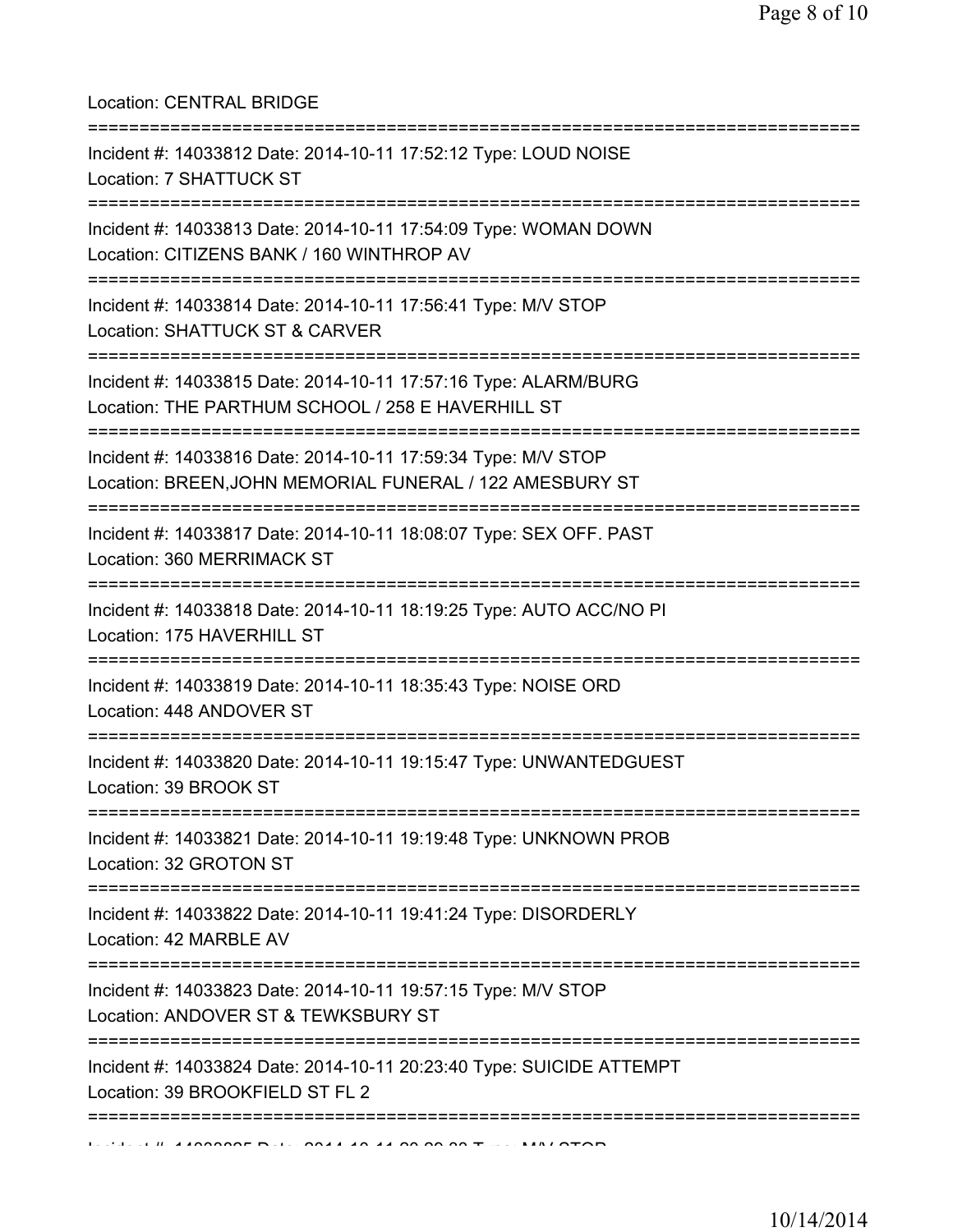| Location: ANDOVER ST & PARKER ST<br>=====================================                                                              |
|----------------------------------------------------------------------------------------------------------------------------------------|
| Incident #: 14033826 Date: 2014-10-11 20:34:22 Type: ASSSIT AMBULANC<br>Location: 42 MARBLE AV<br>==================================== |
| Incident #: 14033827 Date: 2014-10-11 20:35:50 Type: M/V STOP<br>Location: CANAL ST & AMESBURY                                         |
| Incident #: 14033828 Date: 2014-10-11 20:36:14 Type: AUTO ACC/PI<br>Location: SONIC / 73 WINTHROP AV<br>=================              |
| =============<br>Incident #: 14033830 Date: 2014-10-11 20:45:37 Type: M/V STOP<br>Location: GROTON ST & S BROADWAY                     |
| Incident #: 14033829 Date: 2014-10-11 20:46:04 Type: NOISE ORD<br>Location: 12 ACTON ST                                                |
| Incident #: 14033831 Date: 2014-10-11 21:39:13 Type: FIGHT<br>Location: 48 HOLLY ST                                                    |
| Incident #: 14033832 Date: 2014-10-11 21:47:23 Type: DISORDERLY<br>Location: HAFFNER'S GAS STATION / 69 PARKER ST                      |
| Incident #: 14033833 Date: 2014-10-11 21:50:29 Type: RECOV/STOL/MV<br>Location: 149 BAILEY ST                                          |
| Incident #: 14033834 Date: 2014-10-11 22:13:14 Type: M/V STOP<br>Location: HAFFNERS GAS STATION / 194 S BROADWAY                       |
| Incident #: 14033835 Date: 2014-10-11 22:16:49 Type: M/V STOP<br>Location: 27 WINTER ST                                                |
| Incident #: 14033836 Date: 2014-10-11 22:26:39 Type: M/V STOP<br>Location: 161 BAILEY ST                                               |
| Incident #: 14033837 Date: 2014-10-11 22:26:51 Type: M/V STOP<br>Location: 96 E HAVERHILL ST                                           |
| Incident #: 14033838 Date: 2014-10-11 22:33:07 Type: M/V STOP<br>Location: ARLINGTON ST & EXCHANGE ST                                  |
|                                                                                                                                        |